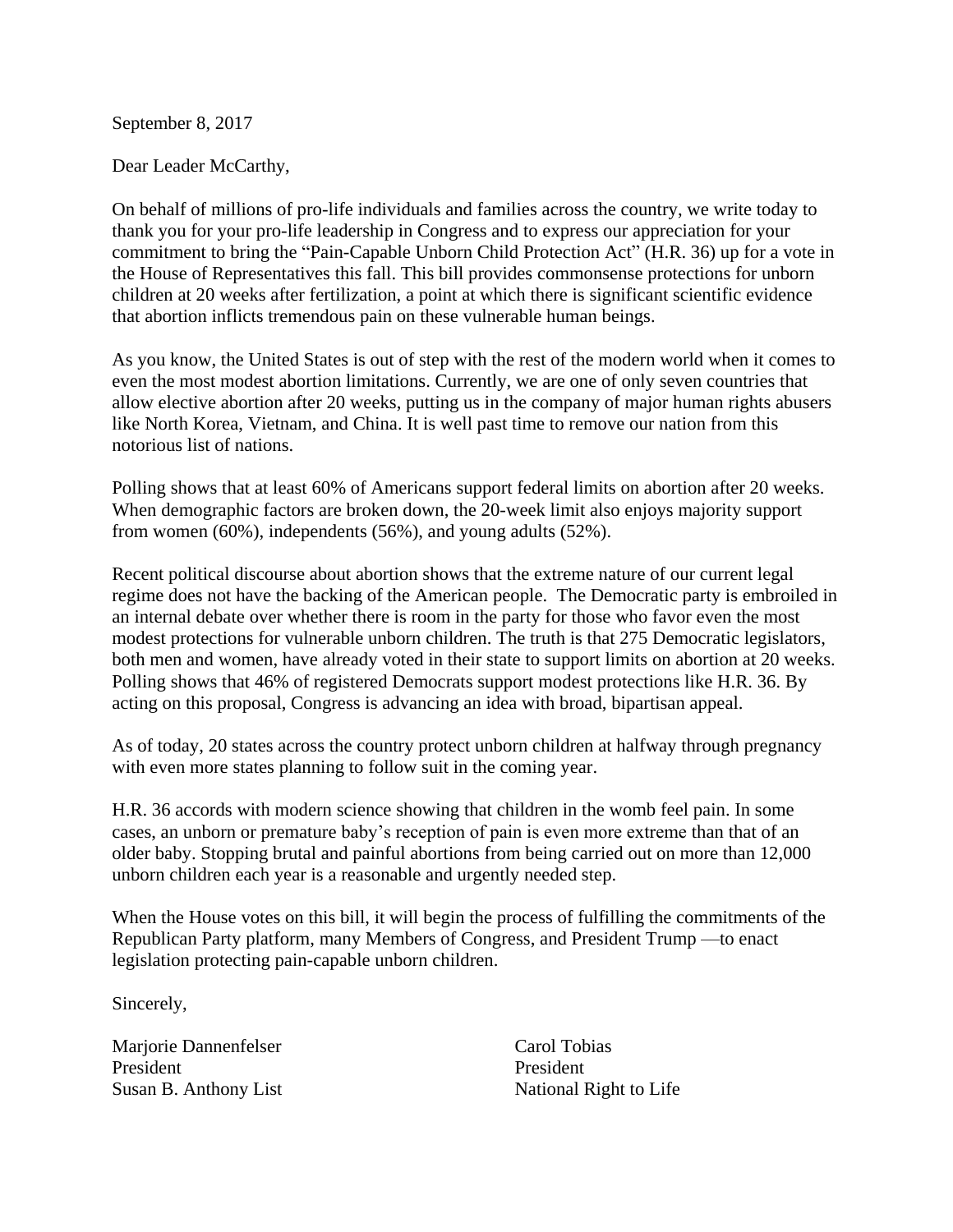Tony Perkins President Family Research Council

Bradley Mattes President Life Issues Institute

Penny Young Nance CEO and President Concerned Women for America LAC

Tom McClusky President March for Life Action

Catherine Glenn Foster President & CEO Americans United for Life

Gary L. Bauer President American Values

Paul Weber President & CEO Family Policy Alliance

Dr. Russell Moore President Southern Baptist Ethics & Religious Liberty Commission

Troy Newman President Operation Rescue Co-founder Center for Medical Progress

Fr. Frank Pavone National Director Priests for Life

Mat Staver Founder and Chairman Liberty Counsel

Kristan Hawkins President Students for Life of America Greg Schleppenbach Associate Director Secretariat of Pro-Life Activities United States Conference of Catholic Bishops

Joe Langfeld Human Life Alliance Executive Director

Jim Backlin Vice President of Legislative Affairs Christian Coalition of America

Donna Harrison, M.D. Executive Director American Association of Pro-Life Obstetricians and Gynecologists

Jonathan Imbody Vice President for Govt. Relations Christian Medical Association

Larry Cirignano Children First Foundation

Timothy Head Executive Director Faith & Freedom Coalition

Brian Fisher President Human Coalition

Allan E. Parker, Jr President The Justice Foundation

Walter B. Hoye II C.E.O. Issues4Life Foundation

Joseph Brinck President Sanctity of Life Foundation

Brian Gibson Executive Director Pro-Life Action Ministries